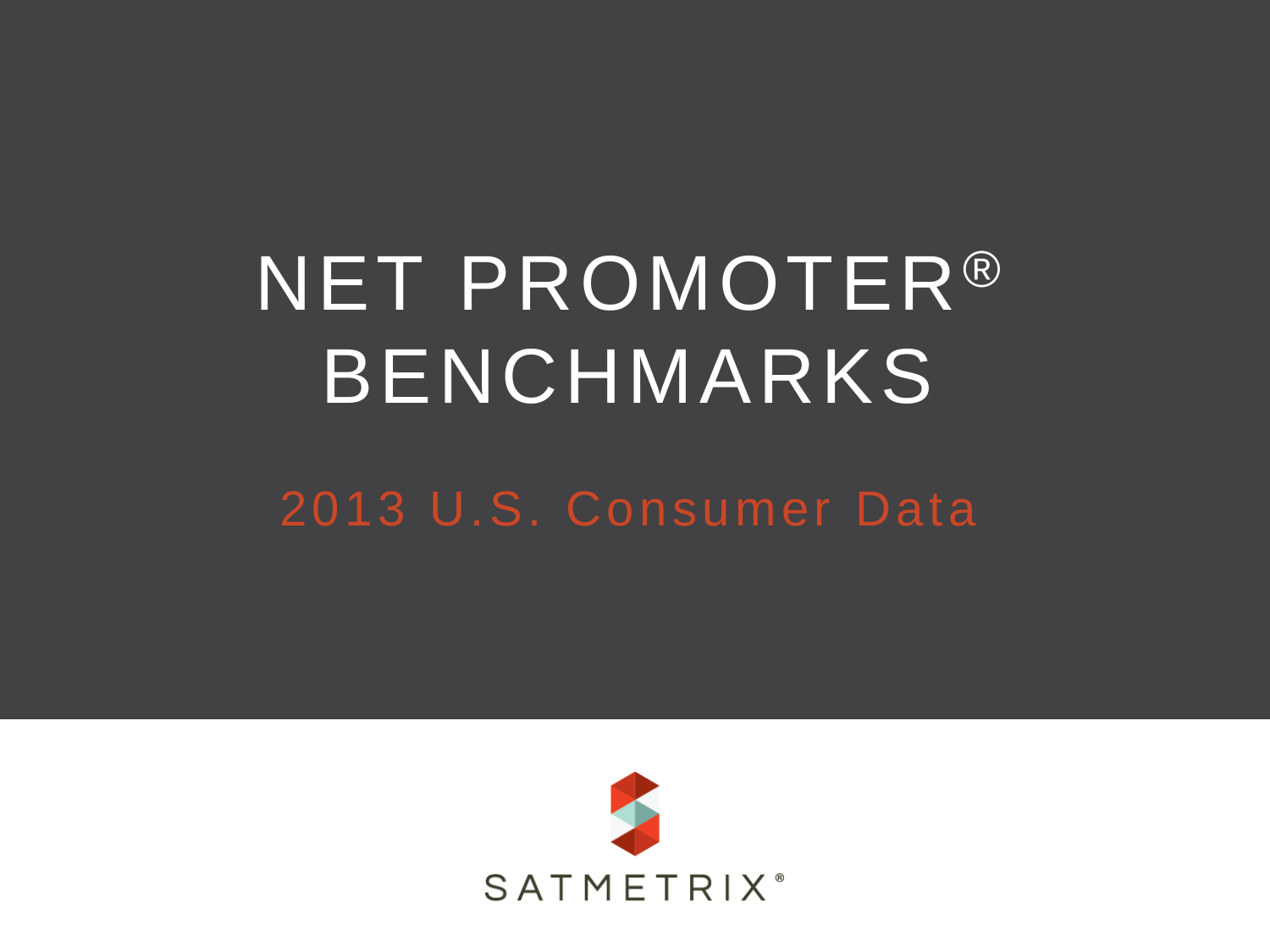[Access Full Reports](http://www.satmetrix.com/satmetrix-netpromoter-benchmarks.html)

## NPS BY INDUSTRY GROUP



2013 Net Promoter® Score

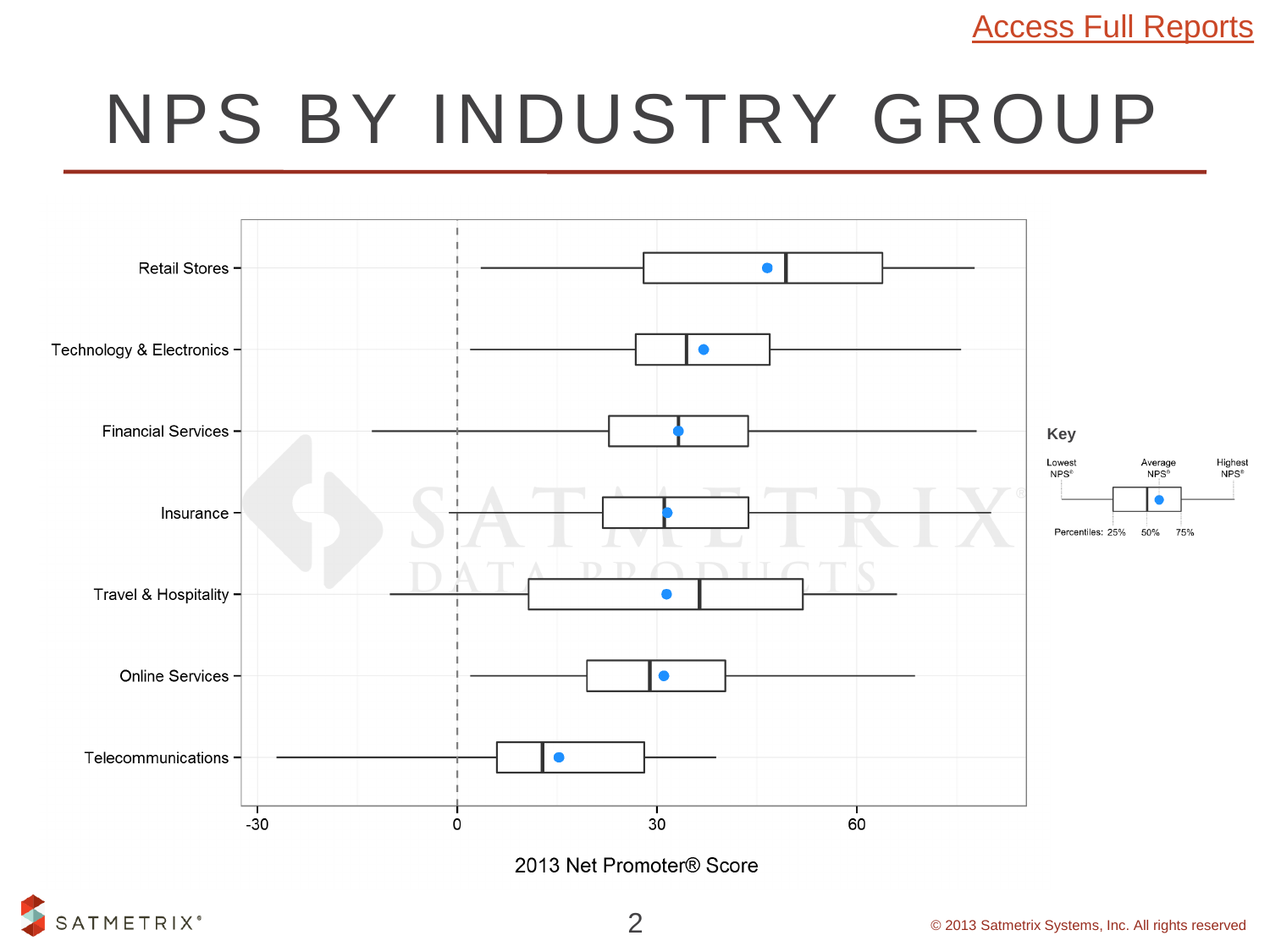#### [Access Full Reports](http://www.satmetrix.com/satmetrix-netpromoter-benchmarks.html)

### NPS BY SECTOR



2013 Net Promoter® Score

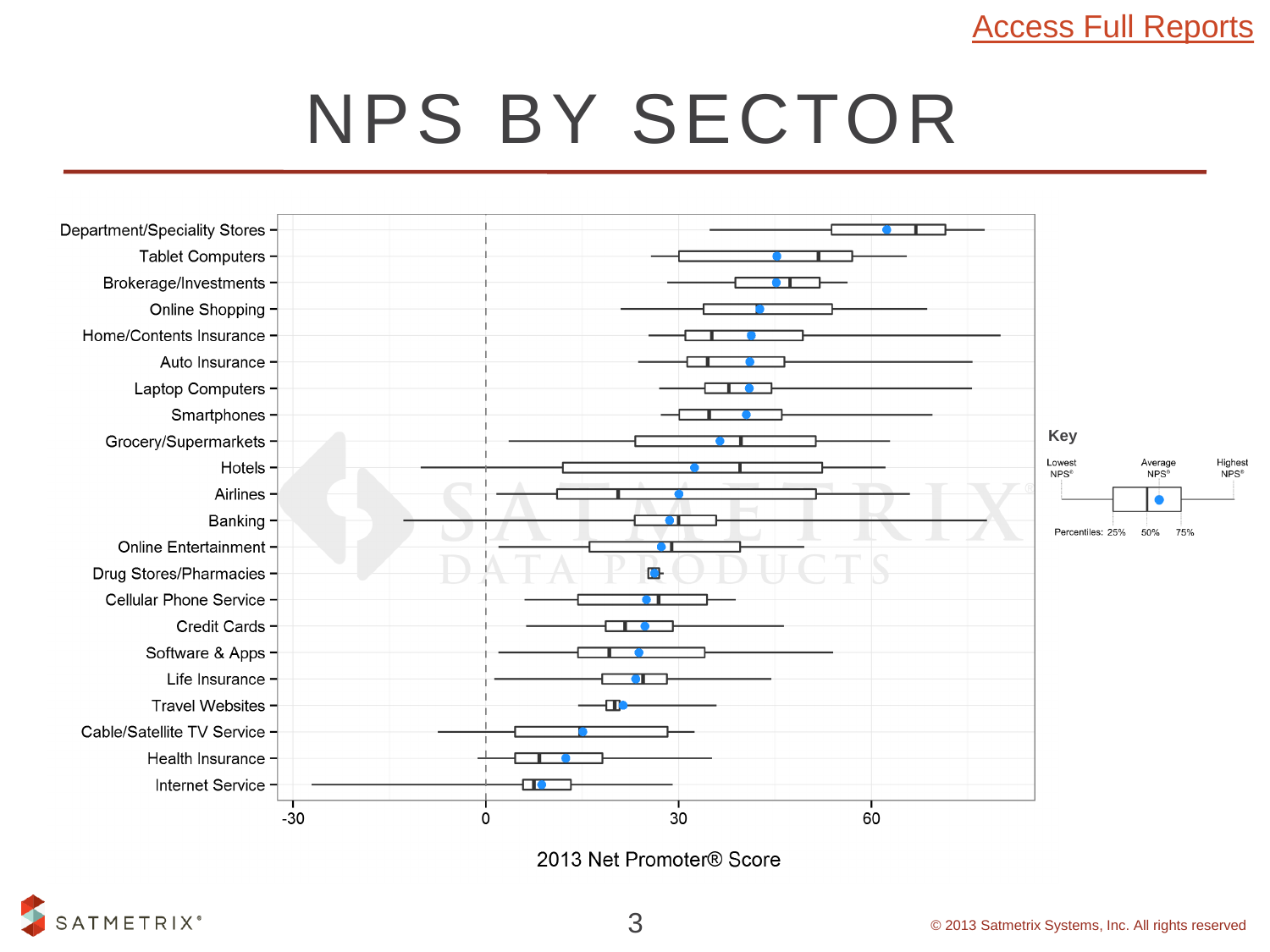## AVERAGE NPS BY SECTOR

| <b>Sector</b>                         | <b>Average NPS</b> |
|---------------------------------------|--------------------|
| <b>Airlines</b>                       | 30                 |
| Auto Insurance                        | 41                 |
| <b>Banking</b>                        | 29                 |
| Brokerage/Investments                 | 45                 |
| <b>Cable/Satellite TV Service</b>     | 15                 |
| <b>Cellular Phone Service</b>         | 25                 |
| <b>Credit Cards</b>                   | 25                 |
| Department/Specialty<br><b>Stores</b> | 62                 |
| <b>Drug Stores/Pharmacies</b>         | 26                 |
| Grocery/Supermarkets                  | 36                 |
| <b>Health Insurance</b>               | 12                 |

| <b>Sector</b>                  | <b>Average NPS</b> |
|--------------------------------|--------------------|
| <b>Home/Contents Insurance</b> | 41                 |
| <b>Hotels</b>                  | 32                 |
| <b>Internet Service</b>        | 9                  |
| <b>Laptop Computers</b>        | 41                 |
| Life Insurance                 | 23                 |
| <b>Online Entertainment</b>    | 27                 |
| <b>Online Shopping</b>         | 43                 |
| Smartphones                    | 41                 |
| Software & Apps                | 24                 |
| <b>Tablet Computers</b>        | 45                 |
| <b>Travel Websites</b>         | 21                 |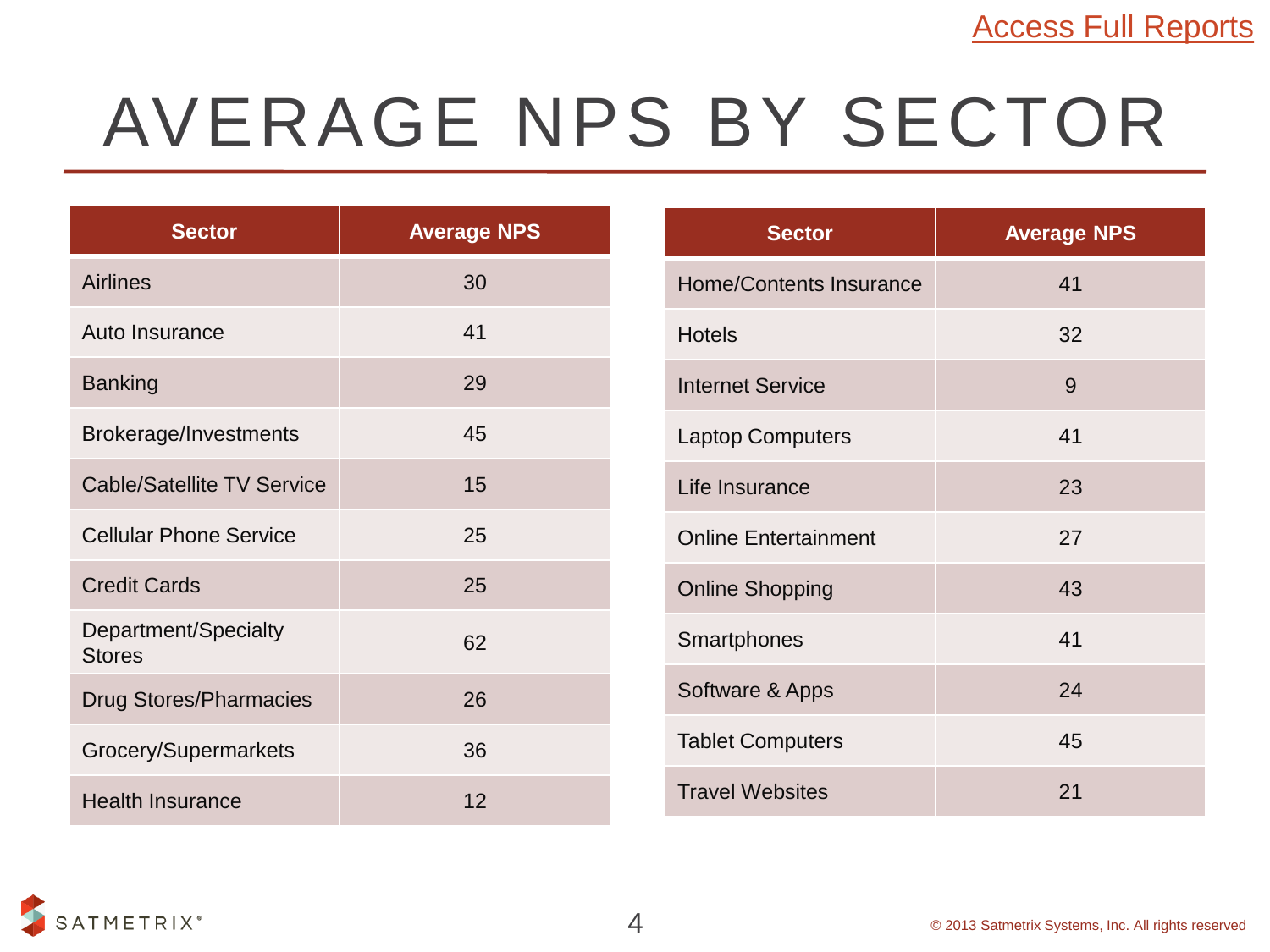### NPS STARS BY SECTOR

| <b>Sector</b>                           | <b>Brand</b>               | <b>NPS</b> |
|-----------------------------------------|----------------------------|------------|
| <b>Airlines</b>                         | Southwest                  | 66         |
| Auto Insurance                          | <b>USAA</b>                | 76         |
| <b>Banking</b>                          | <b>USAA</b>                | 78         |
| Brokerage/<br>Investments               | Vanguard                   | 56         |
| Cable/Satellite<br><b>TV Service</b>    | Verizon                    | 32         |
| <b>Cellular Phone</b><br>Service        | <b>Tracfone</b>            | 39         |
| <b>Credit Cards</b>                     | American<br><b>Express</b> | 46         |
| Department/<br><b>Speciality Stores</b> | Costco                     | 78         |
| Drug Stores/<br><b>Pharmacies</b>       | Walmart<br>Pharmacy        | 28         |
| Grocery/<br><b>Supermarkets</b>         | <b>Trader Joe's</b>        | 63         |
| <b>Health Insurance</b>                 | <b>Kaiser</b>              | 35         |

| <b>Sector</b>              | <b>Brand</b>                          | <b>NPS</b> |
|----------------------------|---------------------------------------|------------|
| Home/Contents<br>Insurance | <b>USAA</b>                           | 80         |
| <b>Hotels</b>              | <b>Marriott</b>                       | 62         |
| <b>Internet Service</b>    | <b>Brighthouse</b><br><b>Networks</b> | 29         |
| Laptop<br>Computers        | Apple                                 | 76         |
| Life Insurance             | <b>State Farm</b>                     | 44         |
| Online<br>Entertainment    | <b>Netflix Online</b>                 | 50         |
| <b>Online Shopping</b>     | Amazon.com                            | 69         |
| Smartphones                | Apple iPhone                          | 70         |
| Software & Apps            | <b>TurboTax</b>                       | 54         |
| <b>Tablet</b><br>Computers | Apple iPad                            | 65         |
| <b>Travel Websites</b>     | <b>TripAdvisor</b>                    | 36         |